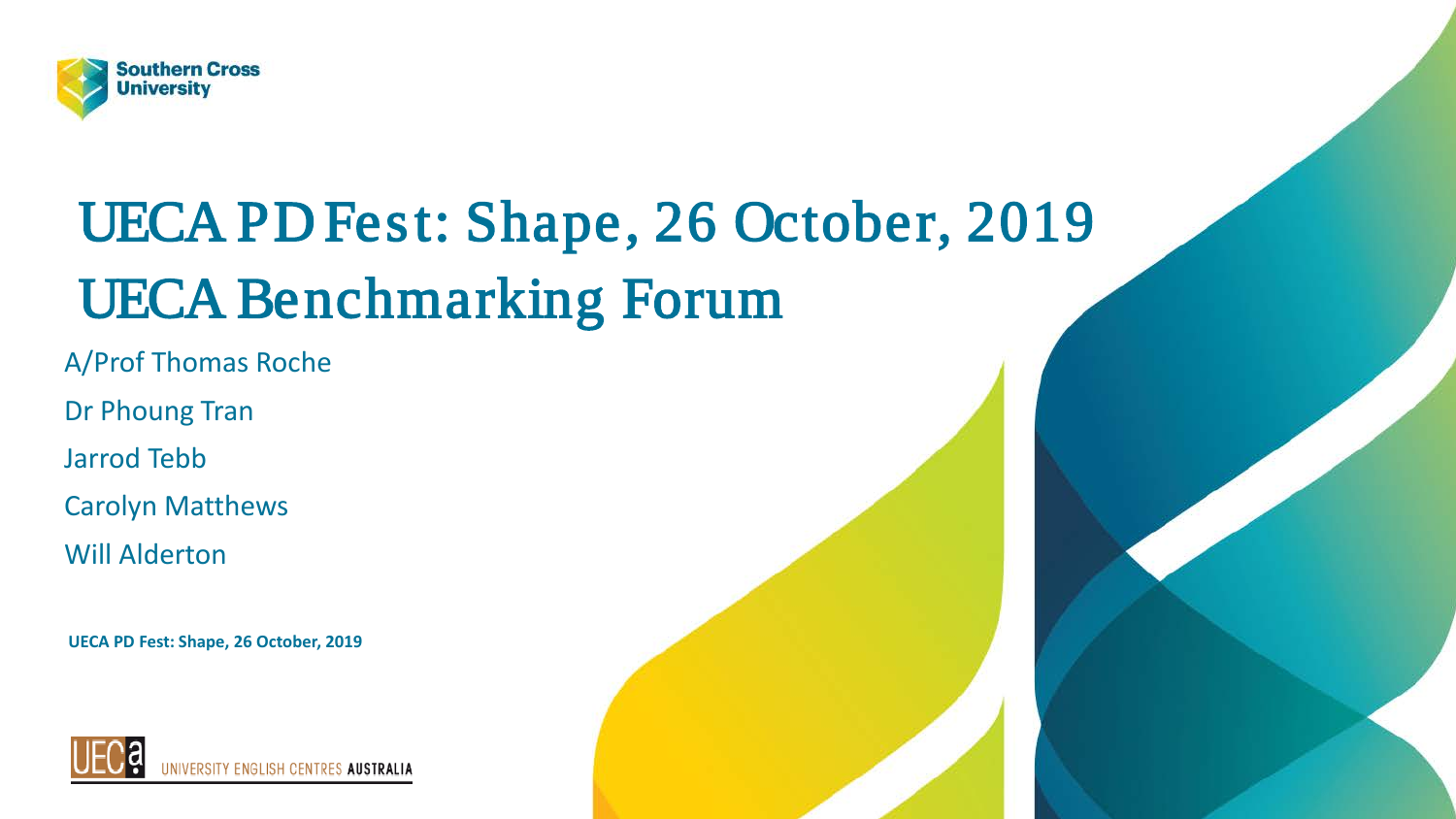## 1. What is peer review benchmarking?



'the practice of colleagues providing and receiving feedback on one another's unit/subject outlines, assessment tasks and marking criteria to ensure that assessment is aligned to intended learning outcomes and includes a calibration process to ensure comparability of achievement standards and an opportunity for professional learning' (Booth et al., 2015)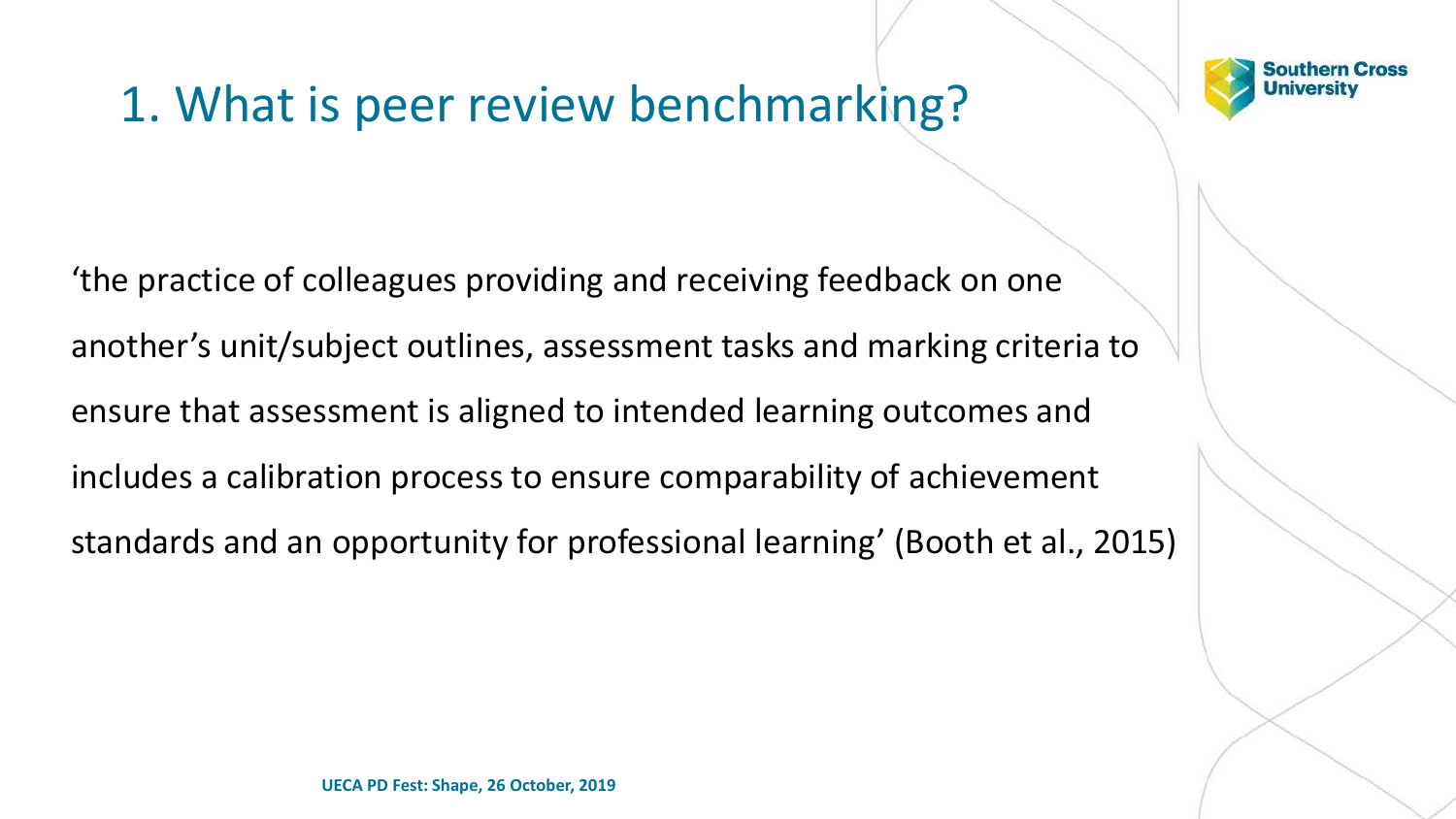## 2. Why use peer review benchmarking?



#### **1. Our Students**

- 1.1 over 700,000 international enrolments in education in Australia (2018)
- 1.2 approx. 30% of Higher Ed enrolments enter via an ELICOS pathway (often EAP) **responsibility to get it right**

#### **2. Our Staff = PD**

- 2.1 opportunity to learn from each other and develop
- 2.2 opportunity to standardise judgements/marking

#### **3. Our Programs**

- 3.1. Continuous program improvement
- 3.2 Helps validate claims we are making about learning outcomes

#### **4. Legislative Framework**

- 4.1 ELICOS Standards 2018 (Standard P4.1 c (ii))
- 4.2 Higher Education Standards Framework [5.3.1, 5.3.4; 5.3.7; 1.4.1; 1.4.3; 1.4.4]

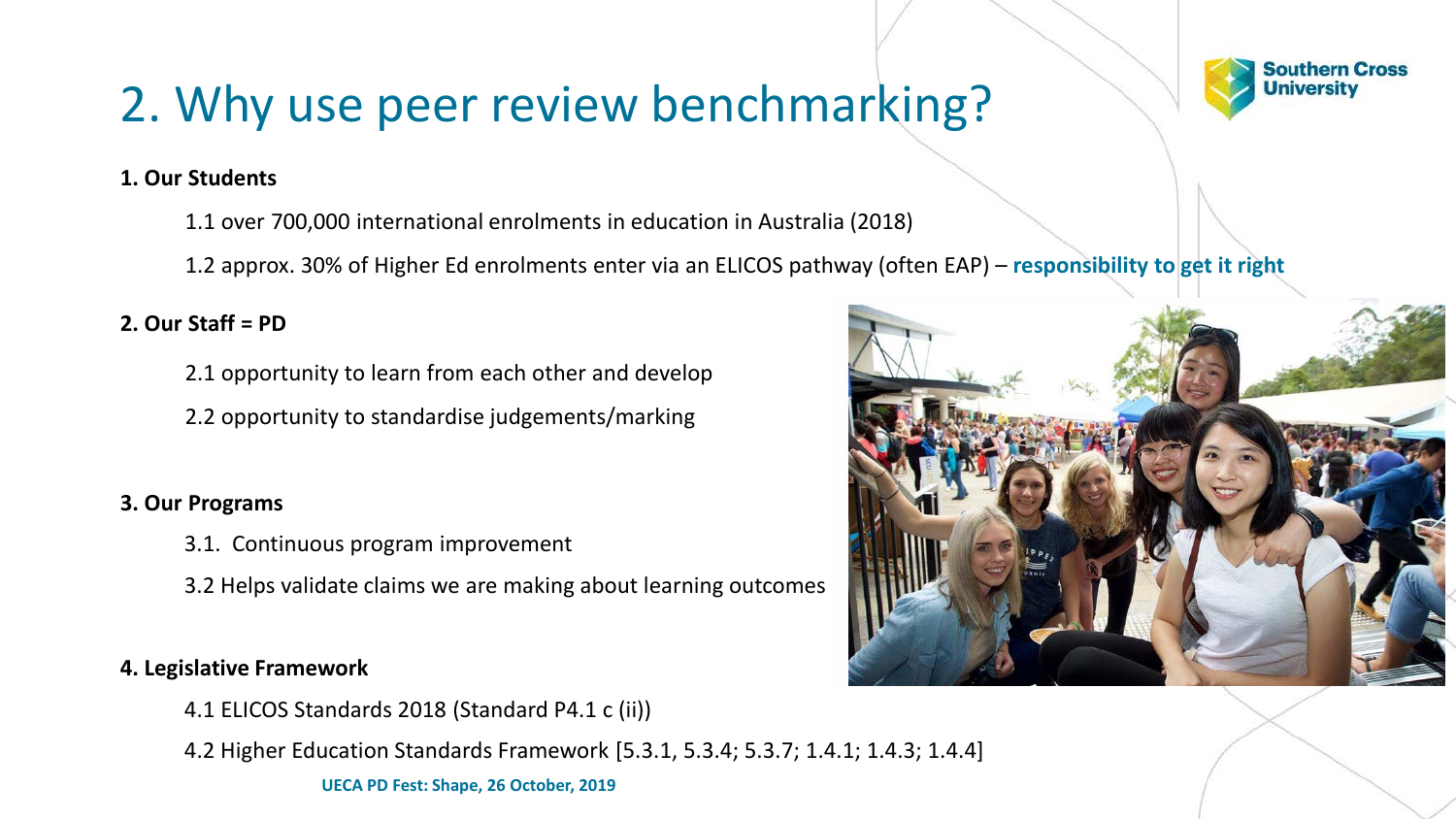### 3. UECA's Peer Review Project



*External Referencing of the ELICOS Standards and International Education* [ERESIE] Project 2018-2019

- **Aim:** facilitate mutual learning among member Centres and enable institutions to validate their policies, processes and **assessment standards**
- **Focus:** *Standard P4: Assessment of ELICOS students*
- **External reference point:** Common European Framework of Reference (CEFR) 3 categories at 6 levels:
	- *Basic user* (A1 & A2) *Independent user* (B1 & B2) and *Proficient user* (C1 & C2)
	- It now defines 'plus' levels (e.g. B1+, B2+) to differentiate within these
- **Review Management System:** *Peer Review Portal* for sector-level data collection



TY ENGLISH CENTRES **AUSTRALIA**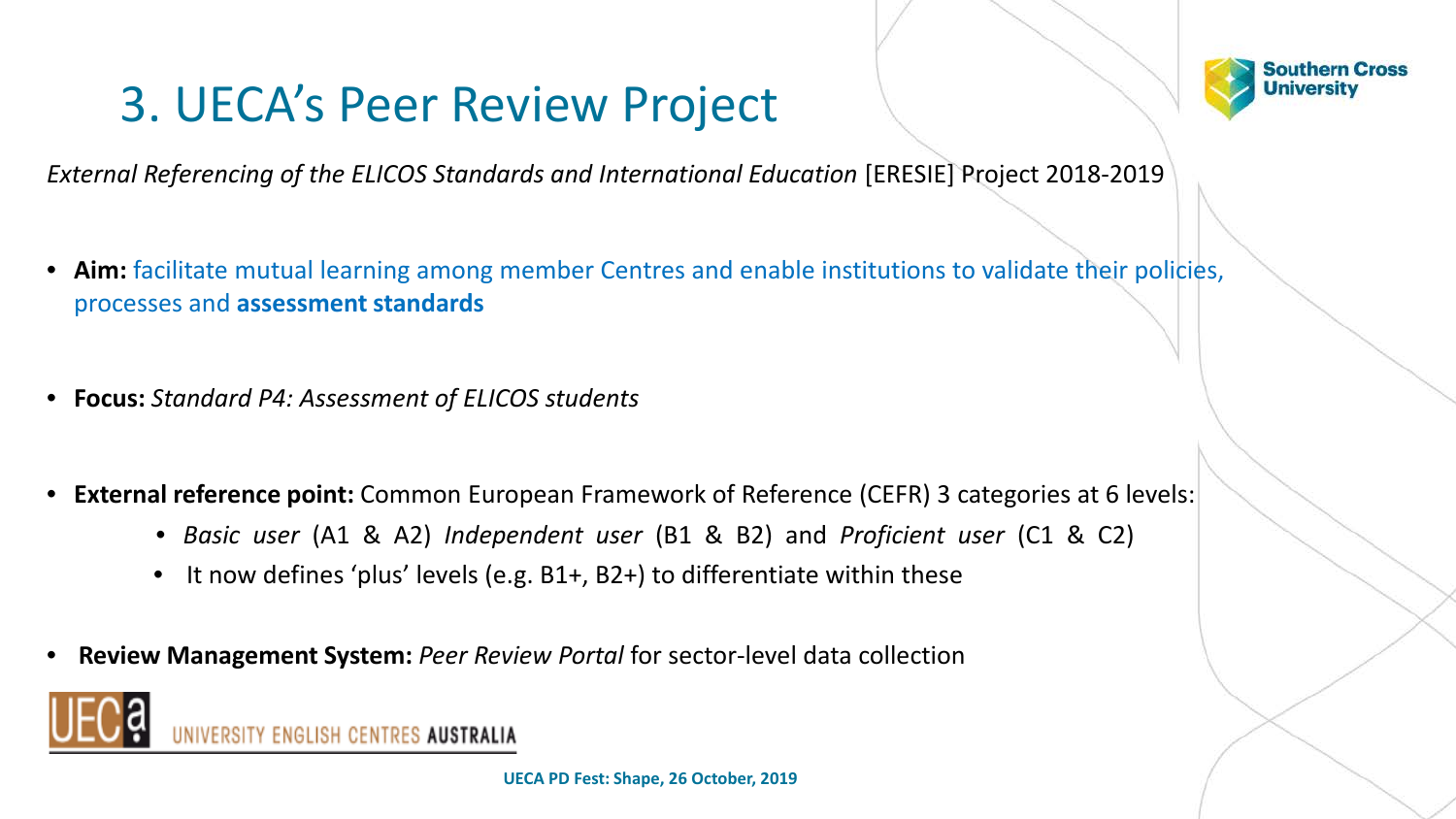## 4. What are we peer reviewing?



In setting up a review project you need to ask some fundamental questions about your programs:

**What are you claiming about English Language Proficiency?** (Construct - Program Learning Outcomes - PLOs)

**Is your ELP construct clearly linked to your assessment tasks and their rubrics?** 

These questions will help you identify which external frame of reference is best suited to your curriculum

Assessment rubrics and rating scales (such as the CEFR) become the de facto construct you are assessing (Knoch 2011: 81). Rubrics and scales operationalise a construct (Academic English Proficiency) that cannot be directly measured in itself.

It is important to acknowledge the fundamental role that the construct definition plays in assessment scale design (Fulcher 2003: 115). i.e. The slightly aggressive taxi driver had a point.

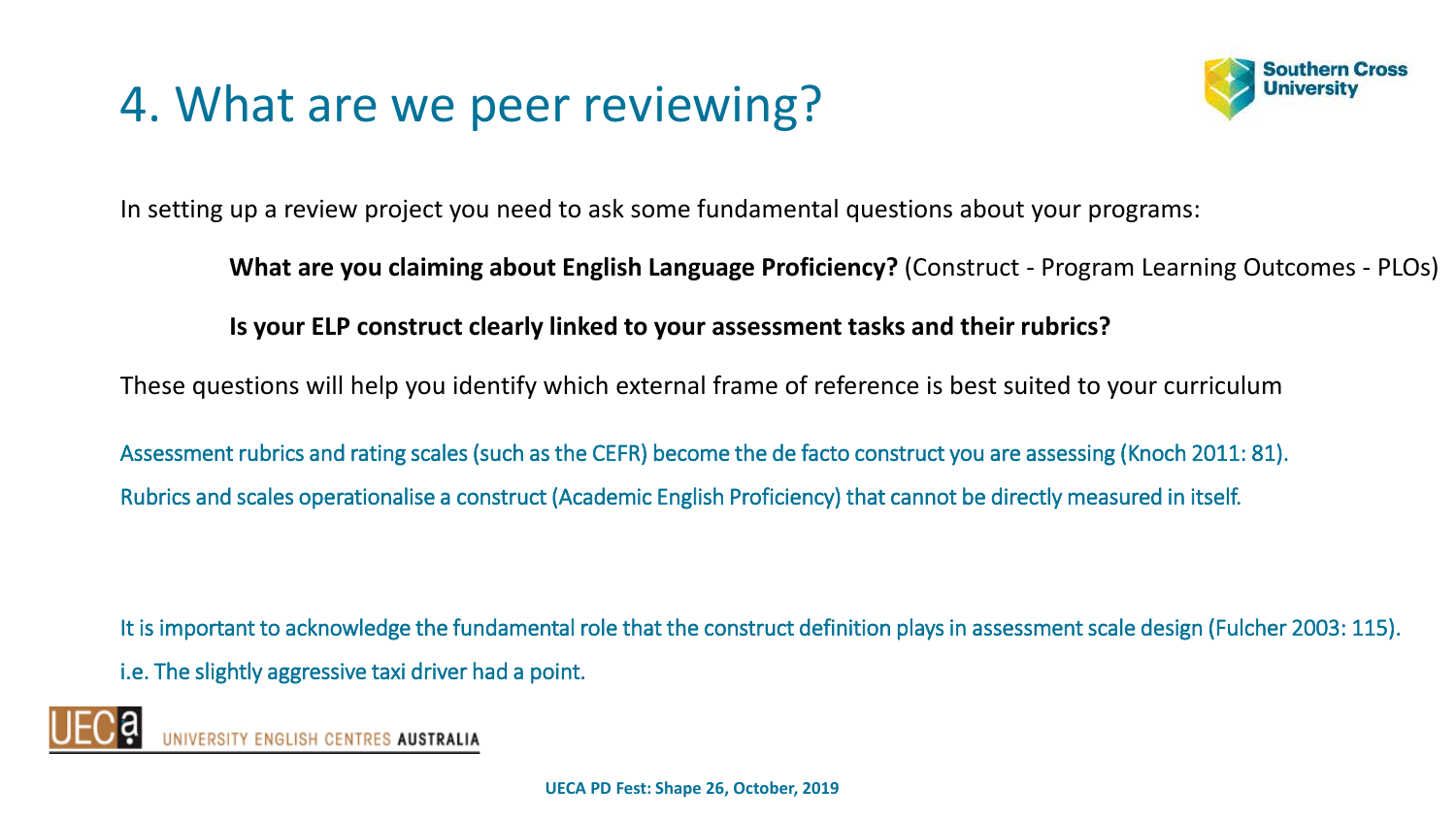## 5. What are we peer reviewing? EAP



Took a broad view of what language is to be taught and assessed. Importance of both sub-skills (e.g. writing as in Tests) and an explicit focus on higher-order language skills: academic literacies (paraphrase, synthesis, referencing etc.)

### **Develop students' proficiency in English academic literacy practices**



- Text ownership academic integrity: paraphrasing/in-text citation/referencing Academic identity employing appropriate register and pragmatic use (e.g. netiquette, report features)
	- Academic language requires argumentation, which often involves combining different sources (Cho & Bridgeman, 2012; Cumming, 2013; Hyland, 2006; Pennycook, 1996).

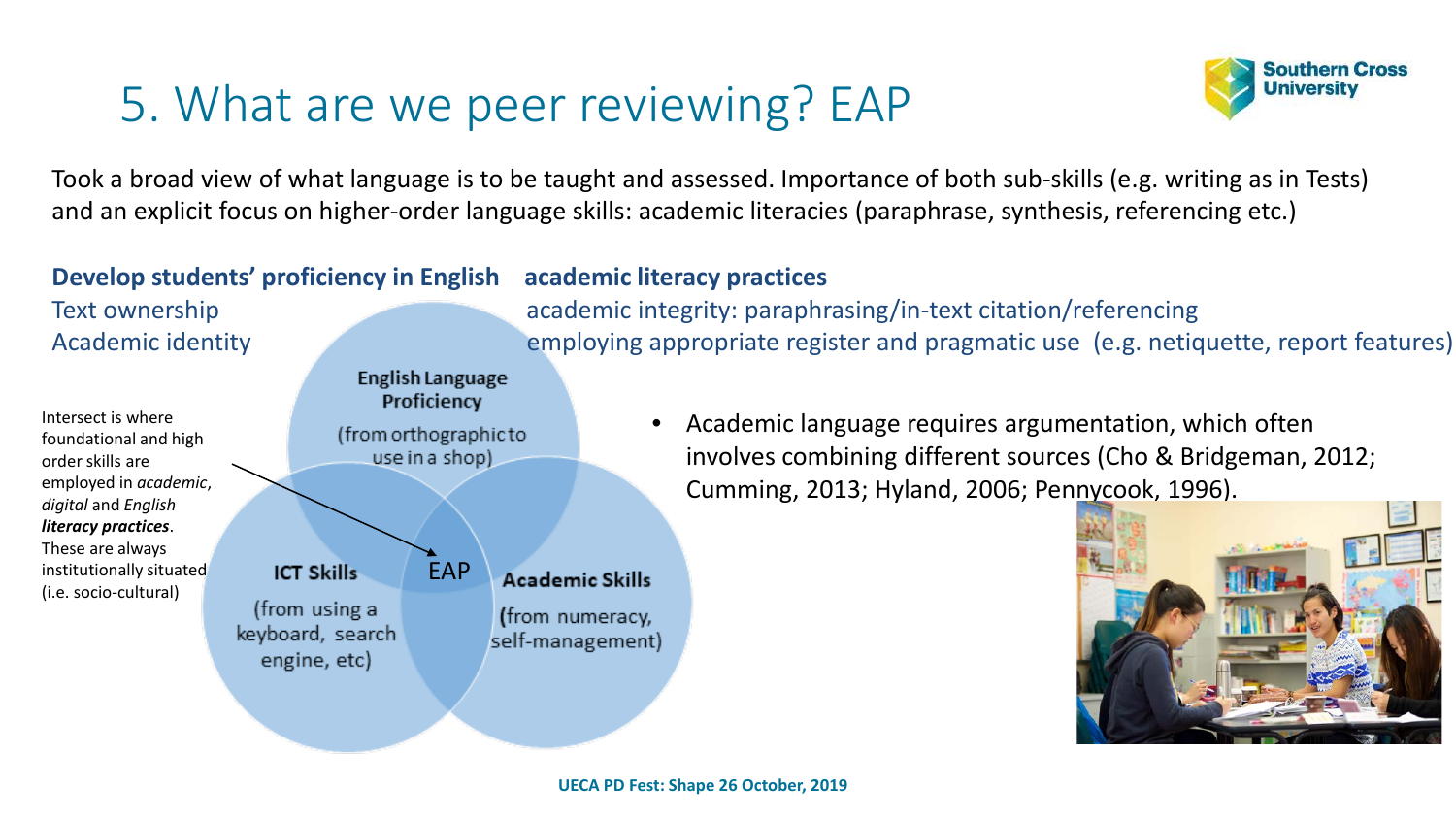## 6. What external point of reference?



- Originally developed as a frame of reference for communicating about threshold standards of language across Europe
- Widely used: to develop and benchmark university entrance language tests (B2 being the most common Deygers, Zeidler, Vilcu, & Carlsen, 2018). In Aisa CEFR-J, CCFR (see Read, 2019) Americas Normand-Marconnet & Bianco (2015).



- Takes real-world language use as a starting point
- Good fit for UECA institutions' construct of English Language Proficiency: Council of Europe has released a *CEFR Companion Volume with New Descriptors (2018)* containing written work descriptors, p.173-235; *NEW* written reports and essays p.77, and importantly on mediation (paraphrase)
- **CEFR levels and IELTS correspondence:** not 1:1

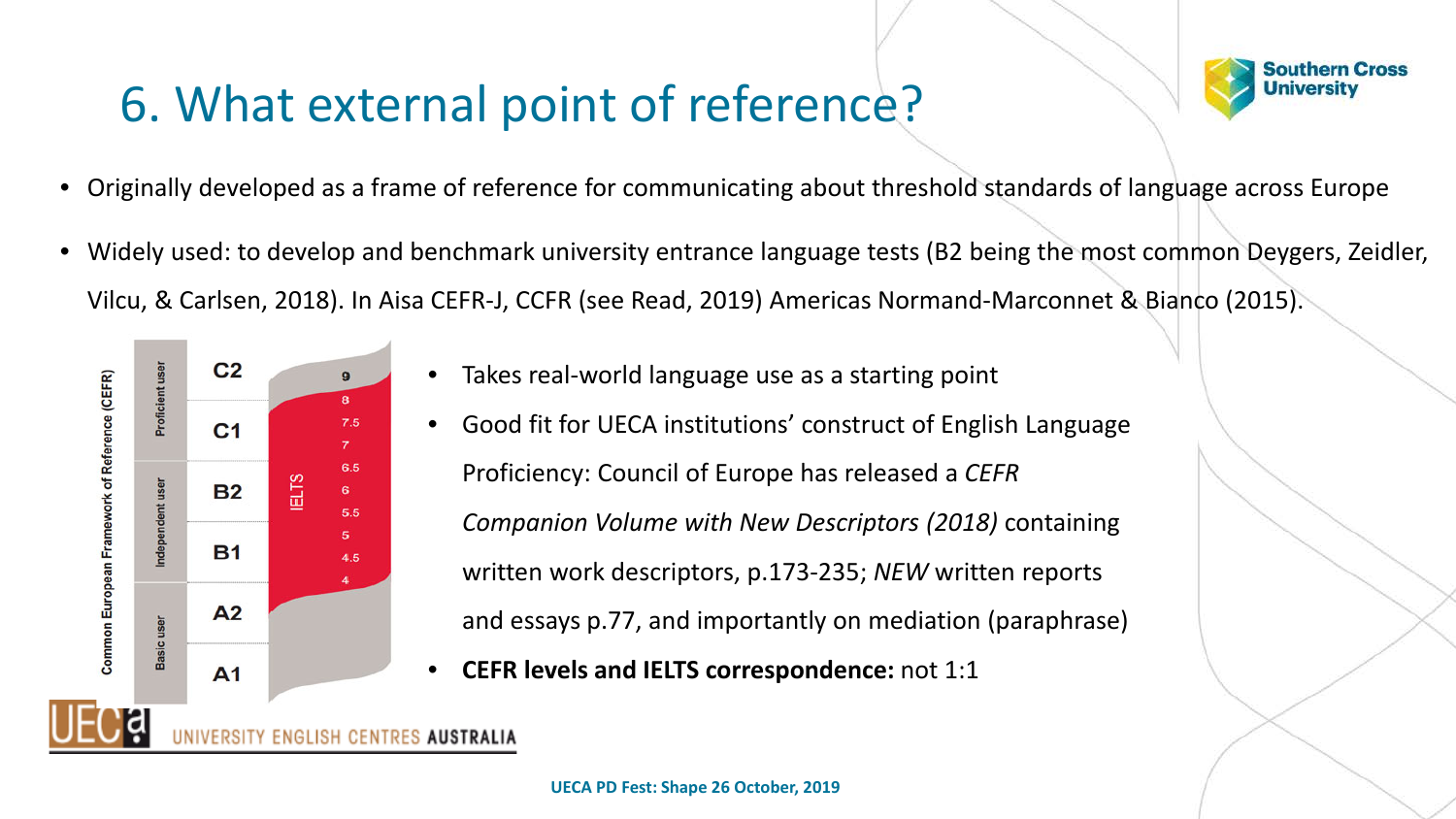

## 7. When to review: Participants and timeline

#### **20 Participating Institutions**

- ACU CQU Curtin Flinders
- Hawthorn (Uni of Melbourne)
- James Cook Uni Monash
- QUT RMIT Training SCU
- Swinburne Uni of Adelaide
- UOW College UNE Newcastle
- USydney UTas
- UWA VU Western Sydney Uni

| Introductory Workshop<br>• Agreement on KPIs<br>$\bullet$ Planning units to<br>review.<br>13 July 2018                                                                      |         | <b>Self Review Phase</b><br>• Zoom meetings on Peer Review Portal and<br>assessment training<br>• Institutional and disciplinary teams<br>• Self review reports<br>• Schedule of external review of assessment<br>$\bullet$ October, 2018-March, 2019 |                                                                                                                                                                                                                                                         | Draft Interim Report:<br>early Jan 2018<br>Final Report: June 2019 |  |
|-----------------------------------------------------------------------------------------------------------------------------------------------------------------------------|---------|-------------------------------------------------------------------------------------------------------------------------------------------------------------------------------------------------------------------------------------------------------|---------------------------------------------------------------------------------------------------------------------------------------------------------------------------------------------------------------------------------------------------------|--------------------------------------------------------------------|--|
| Phase 1                                                                                                                                                                     | Phase 2 | Phase 3                                                                                                                                                                                                                                               | Phase 4                                                                                                                                                                                                                                                 | Phase 5                                                            |  |
| <b>Project Administration: Sign.</b><br>collaboration agreement; Fill in<br>institution context statement &<br>pay invoice; Sign up to the Portal:<br>August-September 2018 |         | May 2019                                                                                                                                                                                                                                              | <b>National Exchange Workshop</b><br>• Validation of results prior to workshop<br>Assessment bank and review of assessor's comments<br>Exchanging and presenting on good practice<br>Calibration of standards<br>Institutional/national recommendations |                                                                    |  |
|                                                                                                                                                                             |         |                                                                                                                                                                                                                                                       |                                                                                                                                                                                                                                                         |                                                                    |  |



UNIVERSITY ENGLISH CENTRES AUSTRALIA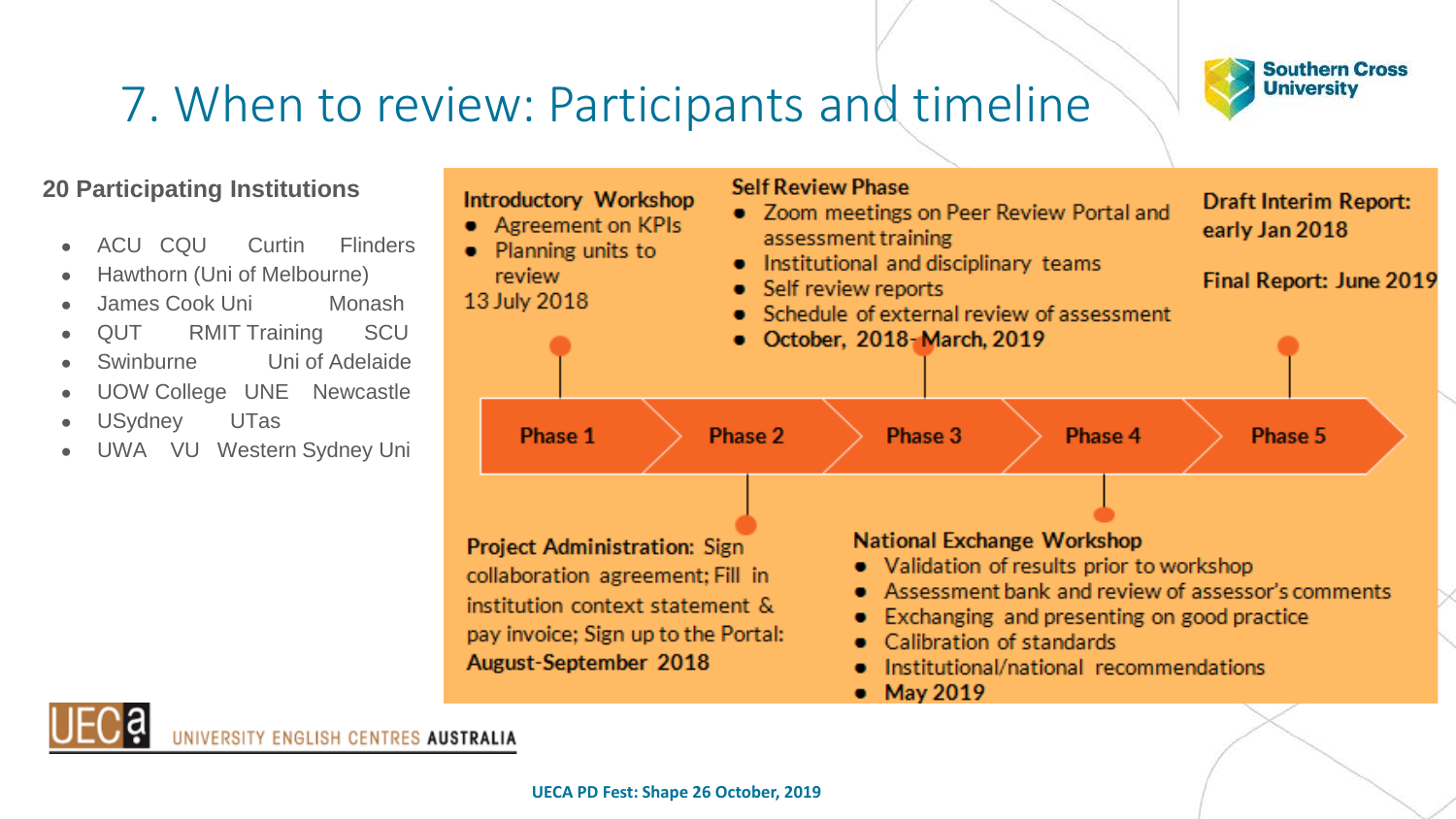### 8. The panel

What was submitted?

Learnings:

About your program

About Direct Entry Programs in Australian Universities

More broadly





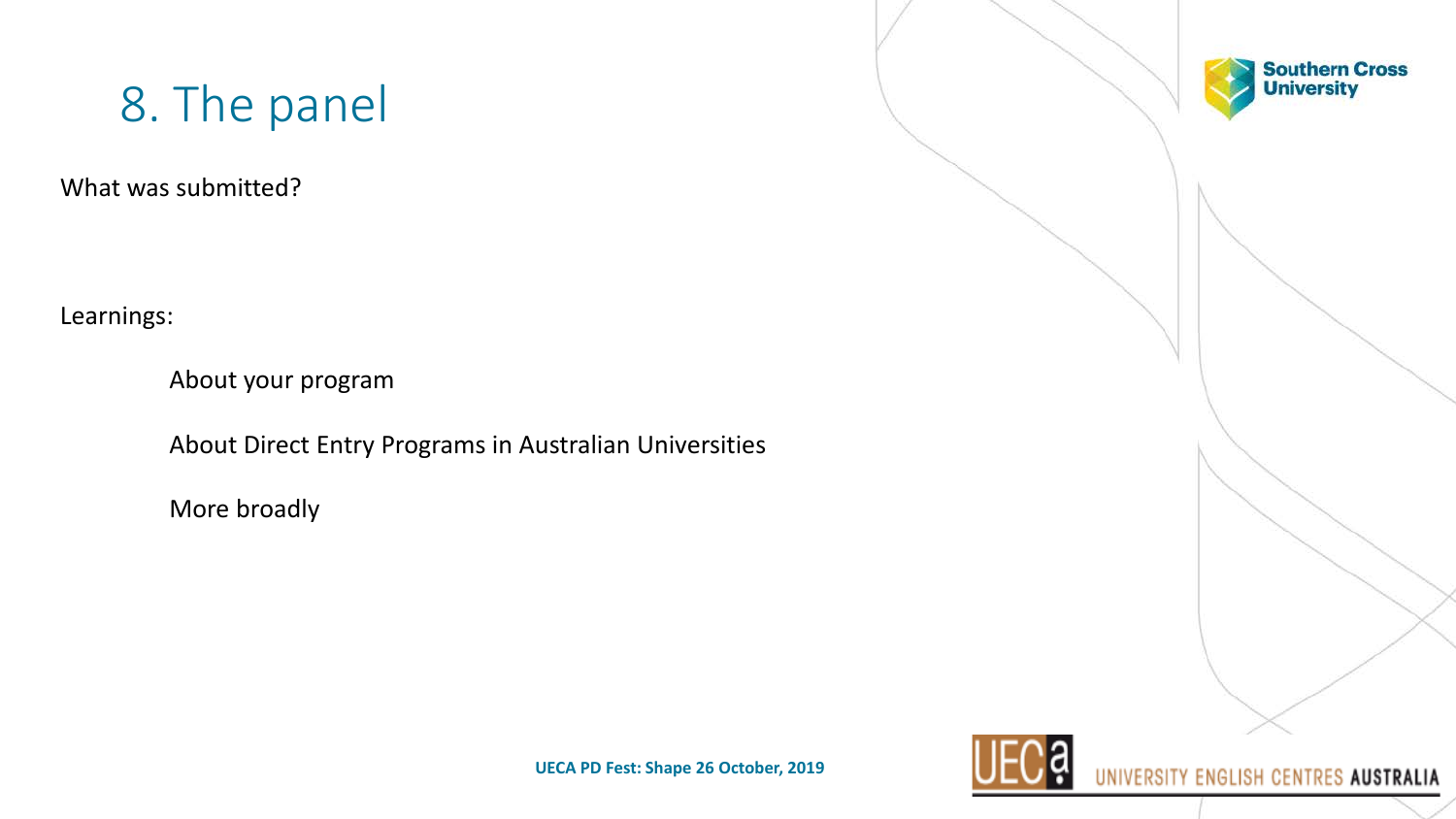## 9. What external point of reference?

**Southern Cross University** 

**ES AUSTRALIA** 

CEFR is not without critics:

- Initial versions of the CEFR were formulated to be applicable across a range of contexts and situations (North, 2000) context/genre independent (i.e. underspecified) as such it underrepresents the complexities of academic writing (McNamara, Morton, Storch & Thompson, 2018).
- Descriptors: impressionistic (Alderson 2007; Fulcher, 2004, 2012), vague and incoherent terminology (Harsch & Rupp, 2007) - leads to variant interpretation by raters.

Or its champions:

• But the new CV includes new descriptors (e.g. mediation and appropriateness, Goodier, 2018) and there is consensus amongst many that it can be used as a valid tool to develop a shared understanding of threshold standards (Deygers, Van Gorp, & Demeester, 2018; Harsch & Martin, 2012) - "socialization into communities of practice" (Kramsch, 2002),

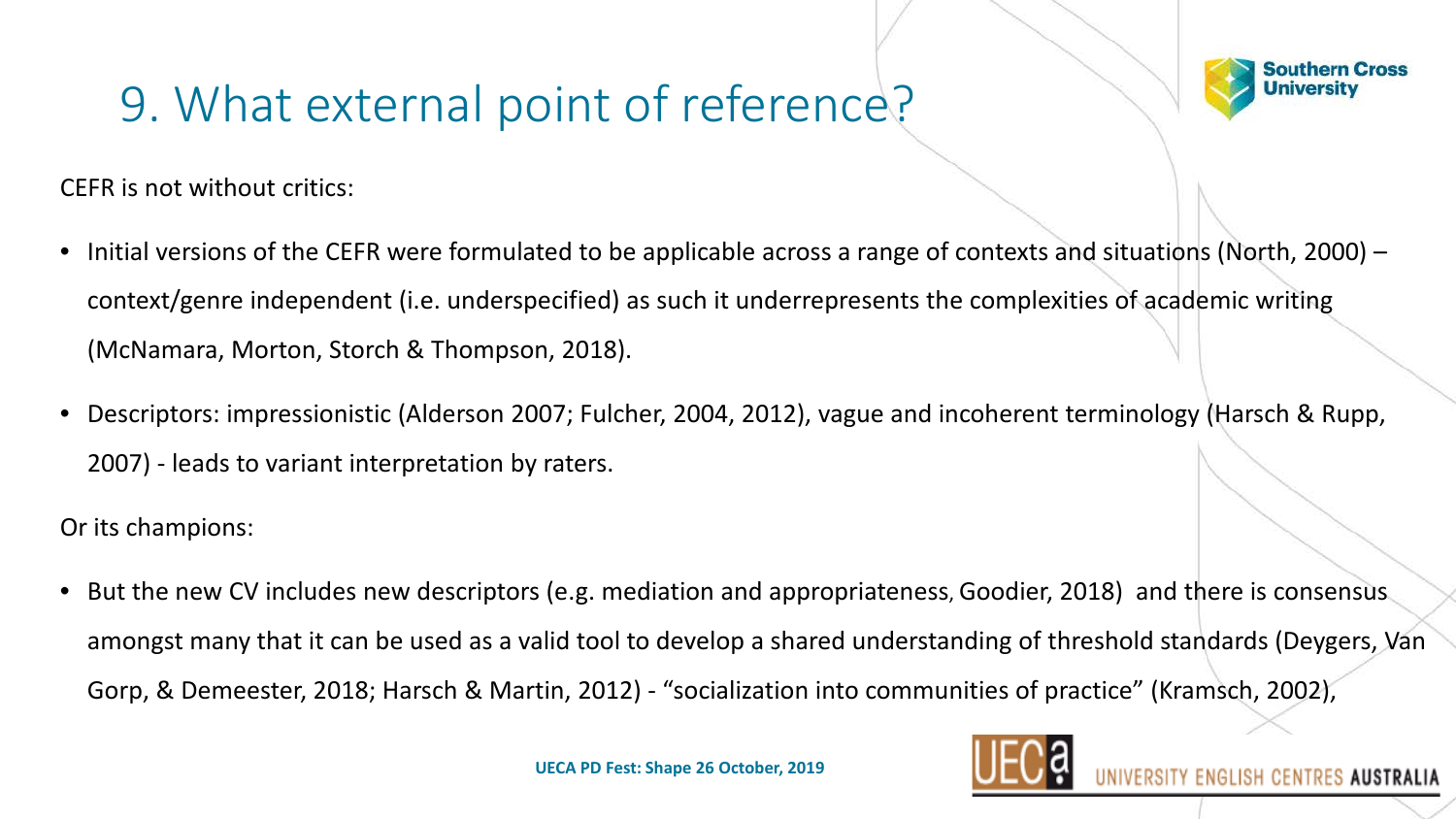

### 10. How to peer review? An example

#### **Develop shared interpretation and co-develop resources for the peer review with participants**

Convene an expert panel – the UECA Committee discussed and agreed on a version of the CEFR scales for use. Participating Centres were sent the new CEFR Companion Volume as pre-reading. Three Guiding Documents (process) were produced over 6 months for participants

#### **Assess together**

Assessing (judgment) involves both subjective and objective knowledge (Kahneman, Slovic, & Tversky, 1982) therefore even experienced raters will differ in their assessment at times (Harsch & Hartig, 2015). UECA employed consensus moderation (Nulty, 2017; Sadler, 2013): o trial mark the sample of student work against the rubric

o compare with each other provisionally allocated marks o engage in focused discussion about how marks should be allocated o reach agreement on an appropriate overall academic achievement standard

#### **Identify assessment samples**

For each written in-course, formative assessment item worth 20% or more: three samples each of a Pass and a (just) Fail with the marking rubric; and or each written Exit or Capstone/summative assessment three samples each of up to three Grades/levels with the marking rubrics

#### **Calibrate**

Use technology or meetings to bring participants together. Report judgments.

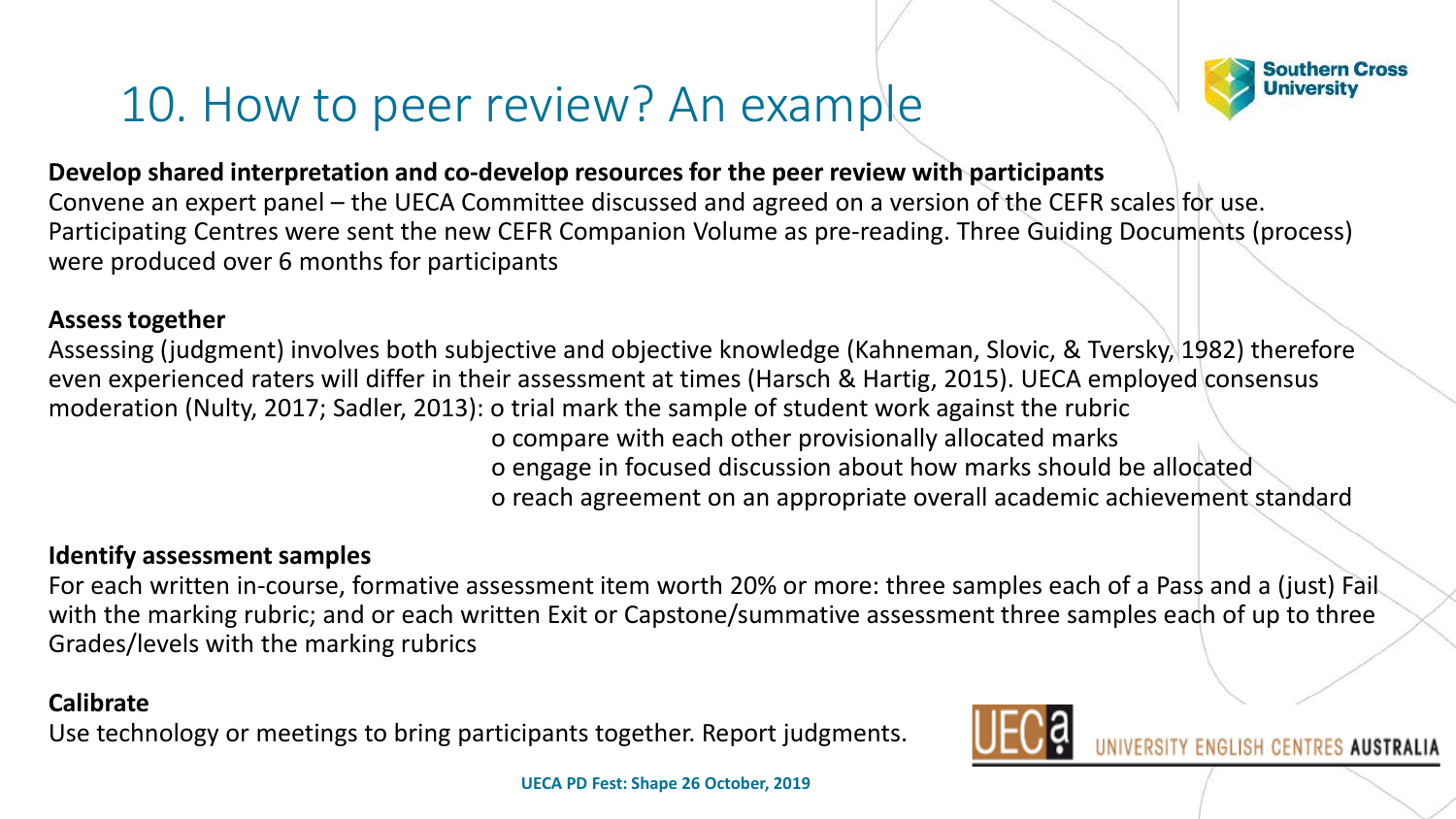### 11. Lessons Learnt from the Peer Review





**English Australia-SIG, 18th September, 2019**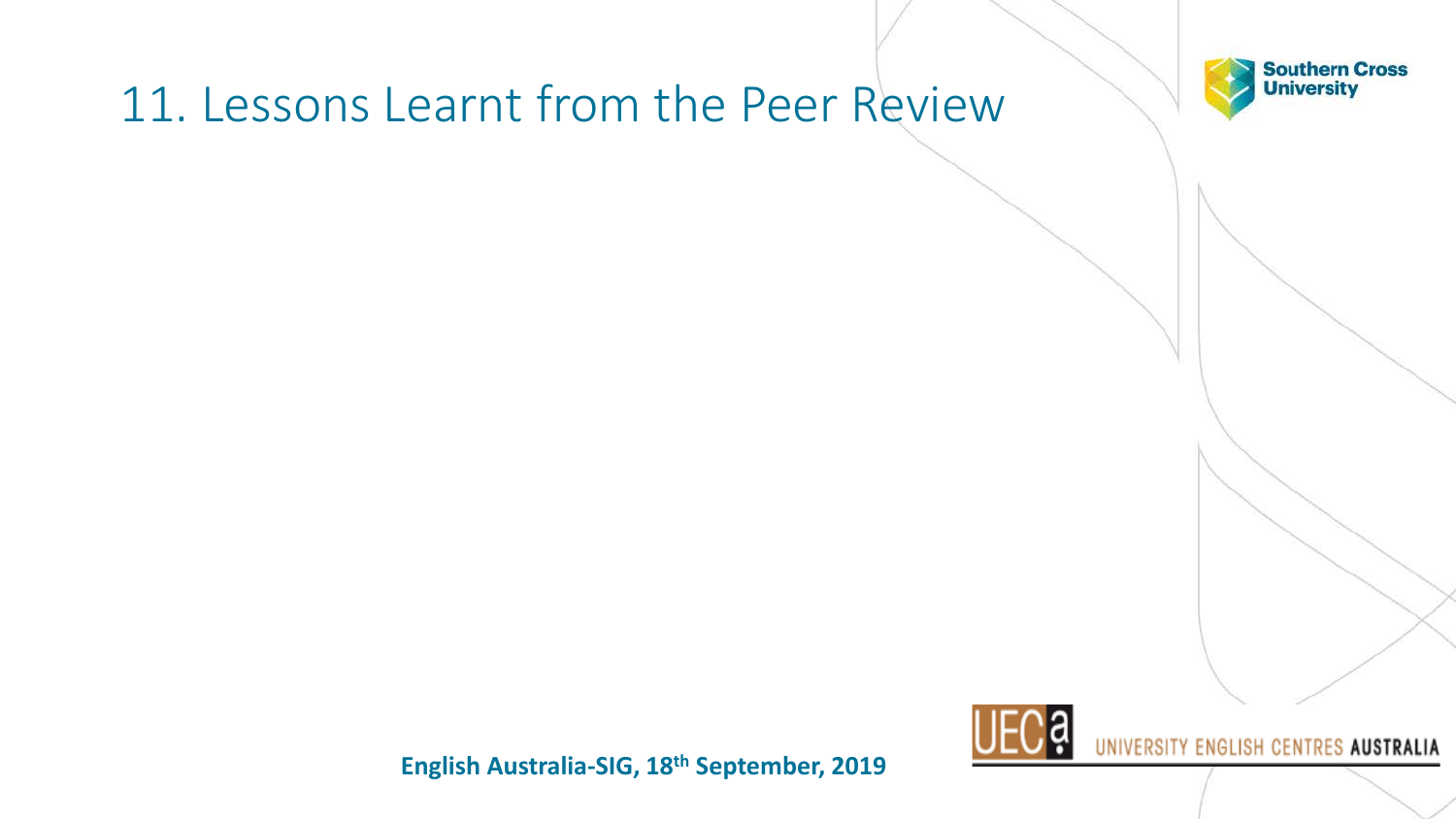#### **Southern Cross University**

### 12. Summary

- The UECA ERESIE project took a validated, user-oriented Proficiency Scale containing generalised, abstract descriptions of what learners are likely to be able to do at levels. The CEFR was our external frame of reference. We used consensus moderation as our practice.
- Centres broadly welcomed outcomes of the benchmarking: suggestions for improvement and development of a shared interpretation of CEFR levels.
- **Issues:** Though updated to capture the features of reports and essays, there are still gaps in the scales (e.g. B2+ Grammar and Vocab range) and occasionally ill-matched descriptors for academic language (e.g. C1+ appropriateness "including emotional, allusive and joking usage").
- **Response:** UECA plans to develop a repository of sector-validated, annotated samples at levels for further rater-training.
- **Recommendation:** plan any peer-review, commit to investing resources.

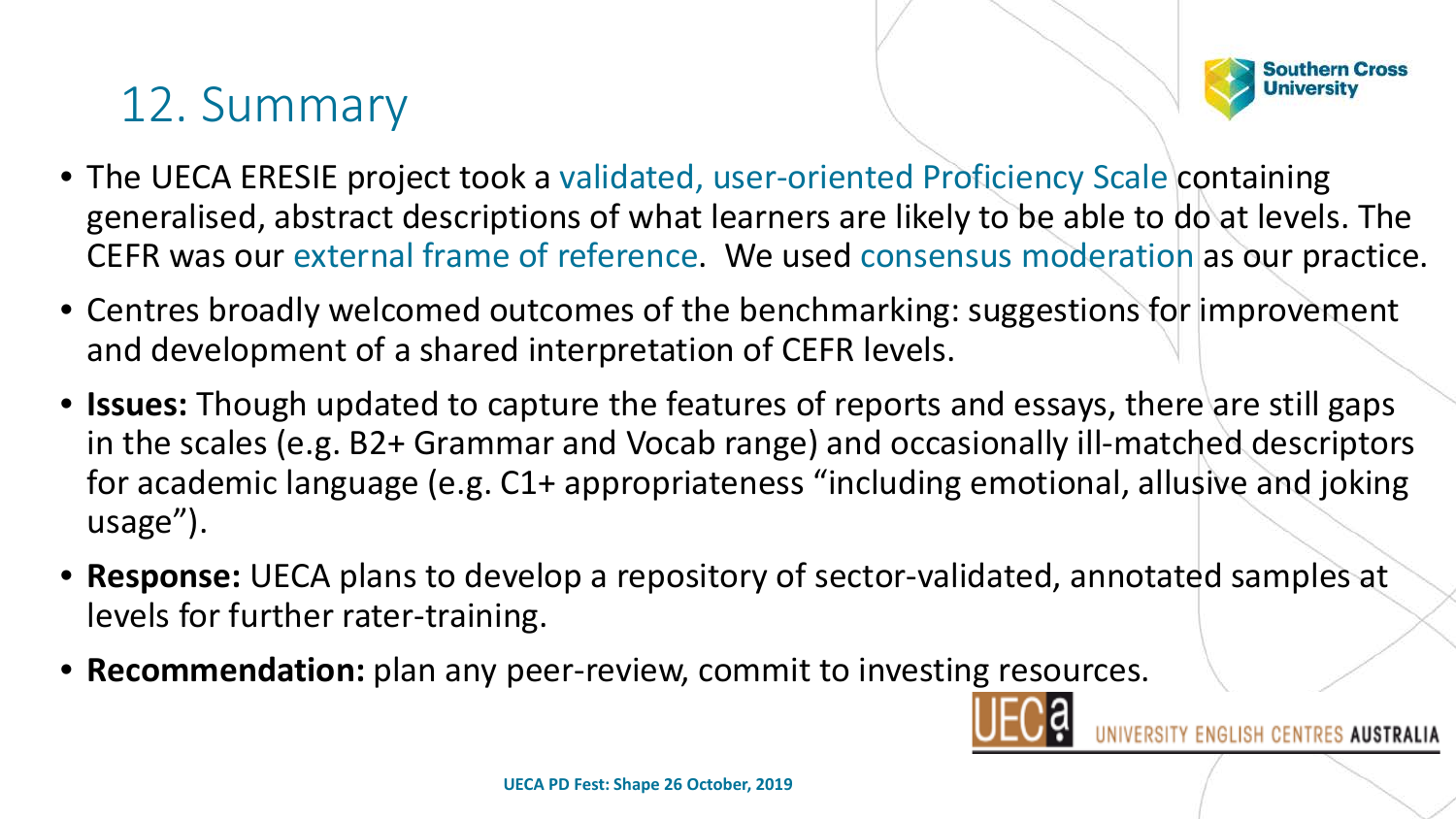#### **Selected References**

- Bloxham, S., Hudson, J., den Outer, B. and Price, M. (2014), External peer review of assessment: an effective approach to verifying standards? Higher Education Research and Development, 34(6).
- Booth, S. (2017). A cost-effective solution for external referencing of accredited courses of study. TEQSA 2017 Conference Proceedings, Melbourne: pp126-145. https://www.hes.edu.au/sites/default/files/uploaded-content/field f content file/teqsa\_2017\_conference\_proceedings.pdf
- Council of Europe (2018). Common European Framework of Reference for Languages: Learning, Teaching, Assessment Companion Volume with New Descriptors.
	- Strasbourg: CoE. Retrieved 29.082018, from https://rm.coe.int/cefr-companion-volume-with-new-descriptors-2018/1680787989
- Fulcher, G. (2003). *Testing second language speaking*. London: Pearson Longman.
- Fulcher, G. (2004). Deluded by artifices? The common European framework and harmonization. Language Assessment Quarterly, 1(4), 253–266. doi:10.1207/s15434311laq0104\_4
- Goodier, T. (2018). The CEFR Companion Volume launch conference, May 2018. Eaquals. [https://www.eaquals.org/eaquals-blog/the-cefr-companion-volume](https://www.eaquals.org/eaquals-blog/the-cefr-companion-volume-launch-conference-may-2018-tim-goodier/)launch-conference-may-2018-tim-goodier/ (Retrieved, 12.06.19)
- Harsch, C., & Hartig, J. (2015). What are we aligning tests to when we report test alignment to the CEFR? *Language Assessment Quarterly, 12*(4), 333-362.
- Harsch, C., & Martin, G. (2012). Adapting CEF-descriptors for rating purposes: Validation by a combined rater training and scale revision approach. *Assessing Writing, 17*(4), 228-250.
- Harsch, C., & Rupp, A. (2011). Designing and scaling level-specific writing tasks in alignment with the CEFR: A test centered approach. Language Assessment Quarterly, 8(1), 1–33. doi:10.1080/15434303.2010.535575
- Kahneman, D., Slovic, P., & Tversky, A. (1982). Judgment under uncertainty: Heuristics and biases. Cambridge, UK: Cambridge University Press.
- Knoch, Ute. 2011. "Rating scales for diagnostic assessment of writing: What should they look like and where should the criteria come from?". *Assessing Writing, 16*(2), 81-96.
- Kramsch, C. (2002). Language Socialization and Language Acquisition: Ecological Perspectives, Continuum, New York.
- McNamara, T., Morton, J., Storch, N., & Thompson, C. (2018). Students' Accounts of Their First-Year Undergraduate Academic Writing Experience: Implications for the Use of the CEFR. Language Assessment Quarterly, 15(1), 16-28.
- Normand-Marconnet, N., & Bianco, J. L. (2015). The Common European Framework of Reference down under: A survey of its use and non-use in Australian universities. Language Learning in Higher Education, 5(2), 281-307.
- North, B. (2014). Putting the Common European Framework of Reference to good use. Language Teaching, 47(2), 228-242.
- Read, J. (2019). The influence of the Common European Framework of Reference (CEFR) in the Asia-Pacific region. LEARN Journal: Language Education and Acquisition Research Network, 12(1), 12-18.
- Sadler, D. R. (2013). Assuring academic achievement standards: from moderation to calibration. Assessment in Education: Principles, Policy & Practice, 20(1), 5-19. DOI:10.1080/0969594X.2012.714742